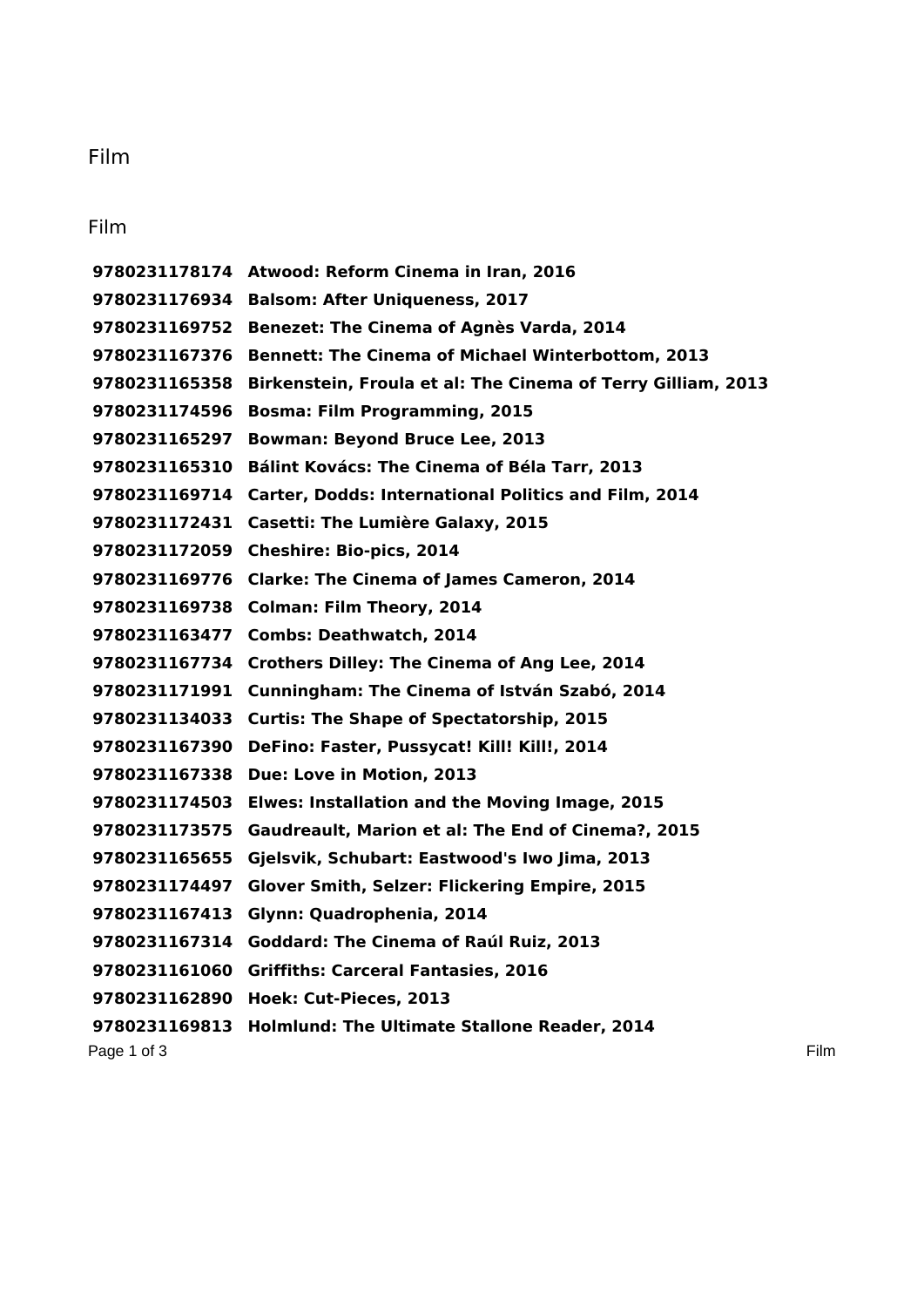**Horton: Frankenstein, 2014 Jacobson: Studios Before the System, 2015 Joshi: Bollywood's India, 2015 Keller: Maya Deren, 2014 Kercher: Latin Hitchcock, 2015 Khatib: Storytelling in World Cinemas, 2013 Lang: New Tunisian Cinema, 2014 Lindenfeld, Parasecoli: Feasting Our Eyes, 2016 Lowenstein: Dreaming of Cinema, 2014 Magagnoli: Documents of Utopia, 2015 Melnick: American Showman, 2014 Metz, Deane et al: "Impersonal Enunciation, or the Place of Film", Mosley: The Cinema of the Dardenne Brothers, 2013 Nasta: Contemporary Romanian Cinema, 2013 Neroni: The Subject of Torture, 2015 Nestingen: The Cinema of Aki Kaurismäki, 2013 Newman: Video Revolutions, 2014 Pavsek: The Utopia of Film, 2013 Rayner: The Cinema of Michael Mann, 2013 Redmond: The Cinema of Takeshi Kitano, 2013 Remes: Motion(less) Pictures, 2015 Rogers: Cinematic Appeals, 2013 Salek: Screening Torture, 2012 Shepherd-Barr: Theatre and Evolution from Ibsen to Beckett, 2015 Sitton: Lady in the Dark, 2014 Slide: "It's the Pictures That Got Small", 2014 Sterritt: The Cinema of Clint Eastwood, 2014 Stone: The Cinema of Richard Linklater, 2013 Szaniawski: The Cinema of Alexander Sokurov, 2014 Taylor-Jones: Rising Sun, Divided Land, 2013 Turnock: Plastic Reality, 2015**

Page 2 of 3 Film